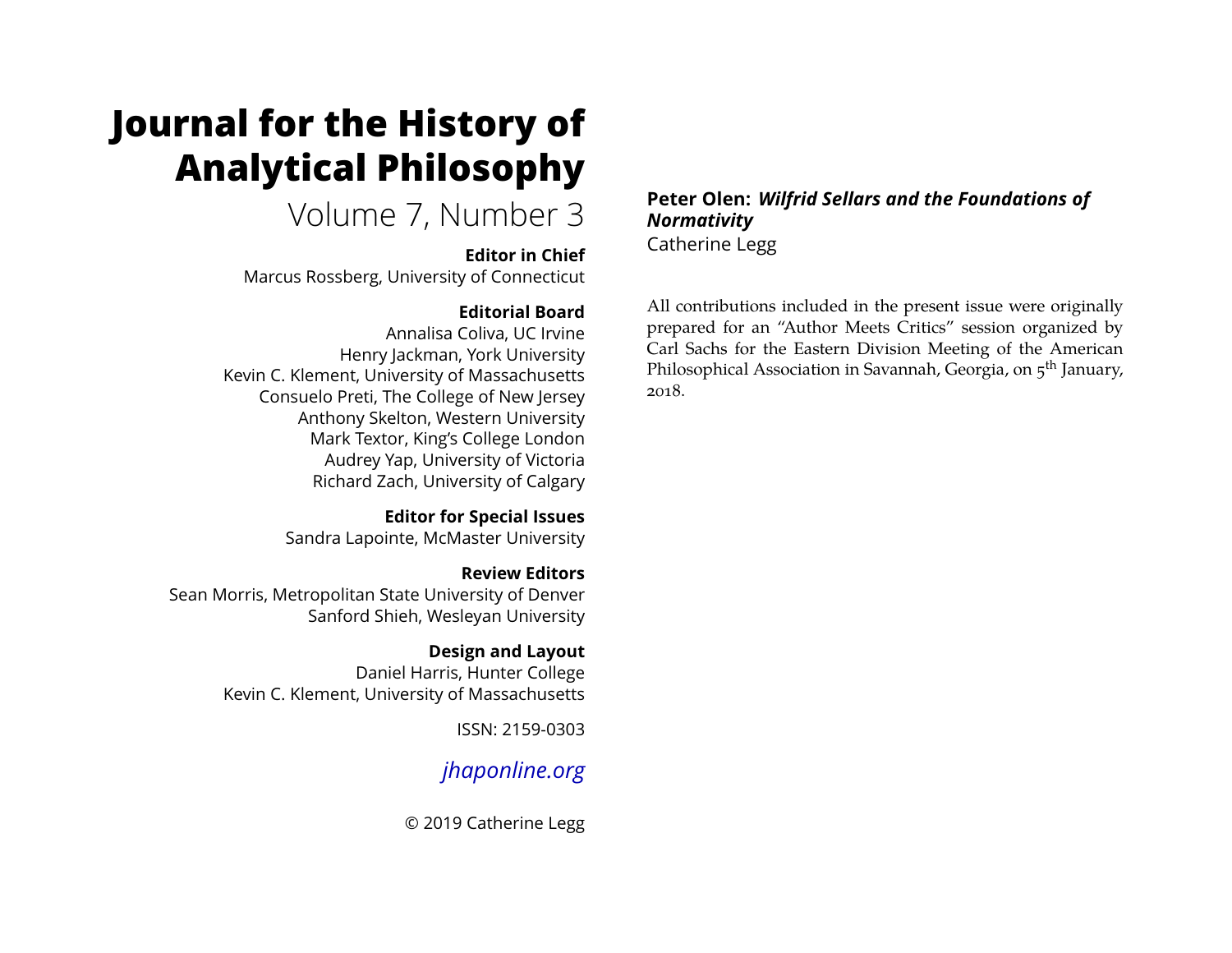## **Peter Olen:** *Wilfrid Sellars and the Foundations of Normativity*

Catherine Legg

#### **1. Introduction**

Peter Olen has written a fascinating book investigating early analytic philosophy from a rare, historically-informed perspective. The book traces the genesis of Wilfrid Sellars's thought through some of his key early texts, many of which were written whilst he was working at the University of Iowa at the beginning of his career, long before joining University of Pittsburgh. Olen argues that these texts, discussion of which in the book is even supplemented in an appendix by a series of letters that Sellars exchanged with colleagues at Iowa, illuminate hitherto unappreciated nuances in his thinking.

Sellars's thought is arguably currently becoming recognized as one of the greatest achievements of the  $20<sup>th</sup>$  century analytic tradition, and one of the most fruitful for further development as we move into the 21<sup>st</sup> century, and Olen's book situates Sellars's work with respect to his logical positivist peers and interlocutors in radically unexplored ways. But the book does not merely perform exegesis on Sellars's early publications and letters in their historical context; it also builds a strong overall argument concerning the strengths and weaknesses of this early philosophy *sub specie aeternitatis*. I will begin by outlining some key steps in this argument, then I will raise some critical questions which I strongly hope will lead to further discussion with Olen and other interested parties.

#### **2. What is Pure Pragmatics?**

Olen's account of Sellars's early work revolves around Sellars's project to build a so-called *pure pragmatics*, to stand alongside formal syntax and pure semantics and play a distinctive role in epistemology. By "pure", Sellars means a pragmatics that is not an empirical science of sign-behaviour. So his project has significant metaphilosophical implications—seeking to salvage a role for philosophy apart from the natural sciences, in studying language and knowledge.

Sellars expresses this role by calling his pure pragmatics a *formal* science. Olen argues that this term is both crucial and insufficiently defined in this phase of Sellars's work, and Sellars "fails to clarify exactly what sets philosophical concepts apart from descriptive or empirical concepts" (12). Some might suggest at this point that we should understand Sellars's "formal" as "non-factual". I would not disagree with this, but also feel that a lot more needs to be said about what exactly that means. Olen astutely describes how Sellars saw subtle forms of *psychologism* infecting even logical positivists who were officially in favor of critiquing psychologistic views, in that they treated certain aspects of meaning in use as scientifically observable, when those aspects were in fact projected onto the world by philosophical theory. (This complaint obviously prefigures Sellars's Myth of the Given and its warning against trying to reduce the "epistemic" to the "non-epistemic".)

Olen notes that a number of Sellars's philosophical colleagues at University of Iowa were also flirting with such psychologism, and "willing to abandon pragmatics to the sciences". Notable examples were Virgil Hinshaw and Gustav Bergmann. In a key argumentative move, Olen suggests that Sellars pushed back against the psychologism of his Iowa colleagues, but at the same time learned from them to "characteriz[e] epistemological predicates from within pragmatics" (20).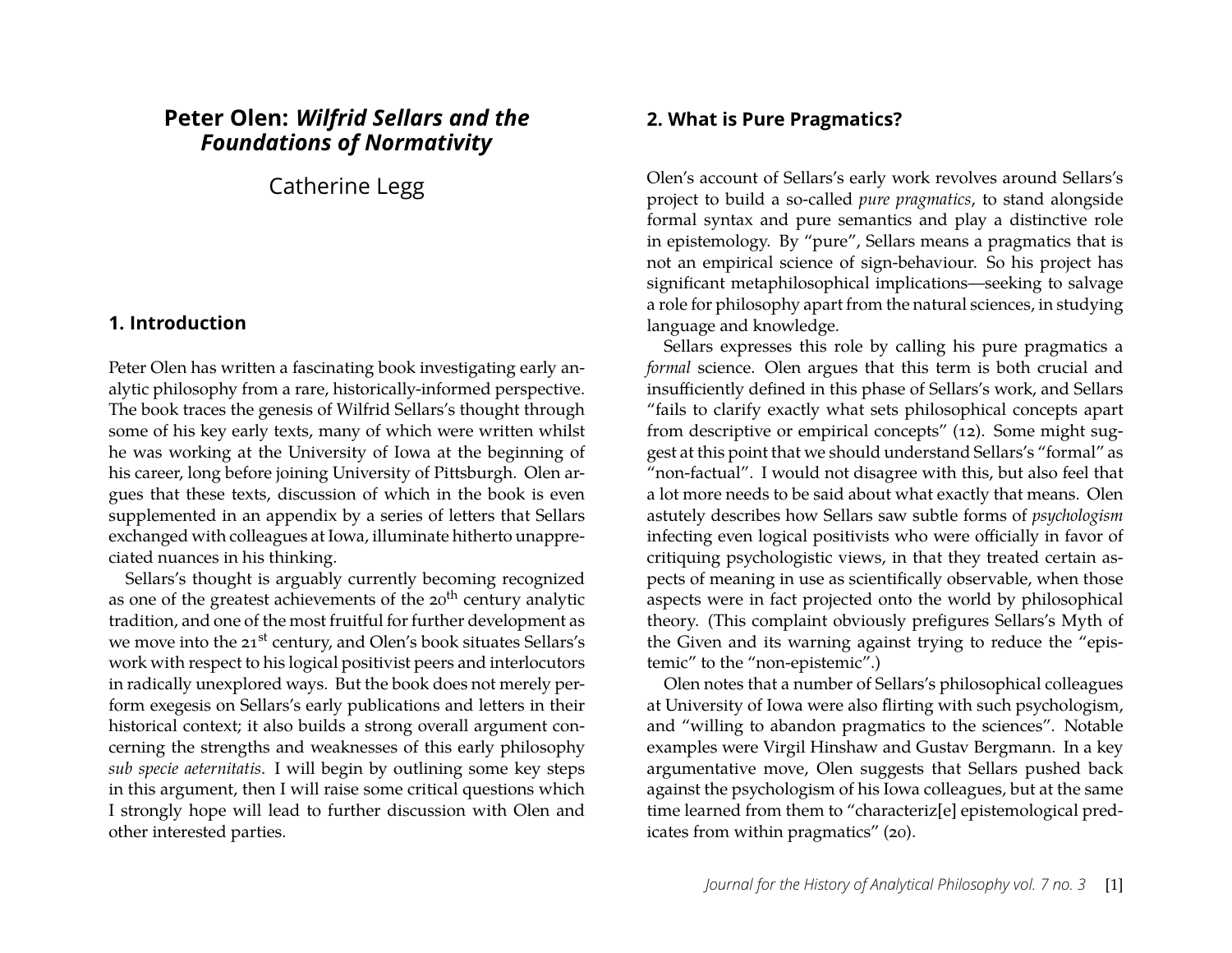Olen notes that the logical positivist Rudolf Carnap thought pure pragmatics a contradiction in terms, because he imagined that studying language-users and their contexts must automatically be an empirical scientific affair. But is this correct? Sellars begged to differ. During the period covered by the book, Carnap's work was transitioning from a purely syntactic account of language (in his book *Logical Syntax of Language* [\(1937\)](#page-5-0)), to a formal semantics which added to the mix *rules of designation* and *rules of truth*. According to Olen, Iowa philosophers thought that these new rules didn't concern anything "non-linguistic" (because they were too impressed with Carnap's *modus operandi* in *Logical Syntax*). They therefore diagnosed a "lingua-centric predicament" in Carnap and rejected his views (25). Olen claims that this constitutes a grievous misreading of Carnap, who explicitly states that "it belongs to the essential characteristics of semantics that it refers not only to language but also to extralinguistic matter" (27).

#### **3. Features of Sellars's Pure Pragmatics**

Olen argues that, nevertheless, Sellars took on this "Iowa misreading" of Carnap. Moreover, he claims that it became *the* reason why Sellars thought a pure pragmatics was necessary: in short, to be able reference extra-linguistic objects, as Carnapian semantics was understood as failing to do (30). The key aims of Sellars's pure pragmatics, then, are first to construct an understanding of meaning that is not empirical and descriptive, and second to incorporate into this understanding notions of language user and context in ways that avoid both the "naïve factualism" of the logical positivists (i.e., the broad understanding of psychologism alluded to earlier) *and* traditional philosophy's Platonism of abstract entities.

So how does Sellars seek to bring this about? In Olen's account, first, he defines the key concept of an *empirically meaningful language*. This is a language "that is 'about' a world in which it is used" (38). Then he introduces three technical concepts that are designed to capture (as I understand it) that a world is "out there", and it has a nature. The rest of this section will be devoted to explaining these three concepts.

The first concept is the so-called *co-ex predicate*, which stands for "*is co-experienced with*", and is how Sellars seeks to connect expressions with extra-linguistic entities. This is no naïve verificationism; in Sellars's pragmatics the connection is extraordinarily complex and occurs in the metalanguage. For this reason, Olen faults Sellars's use of this predicate for not capturing the external constraint, or "push and pull" of the world (47). He notes that the connection remains "formal not factual", insofar as the fact that our language is empirically meaningful does not distinguish *this* world from any other world that might satisfy the same set of predicates (42). (One might add: at least as viewed from within pure pragmatics. I will return to this point in Section [5.](#page-4-0))

Sellars's second key concept for defining an empirically meaningful language is *conformation rules*. These are the distinctive pragmatic addition to both the rules of syntax (so-called *formation rules*) and the rules of truth-preservation which constitute logic (so-called *transformation rules*). As I understand them, conformation rules give "empirical depth" to the world that the language is about, by adding further constraints to the language over and above the mere avoidance of formal logical contradiction: "empirically meaningful languages exhibit a kind of unity over and above an arbitrary combination of sentences" (45). To use Sellars's terminology, such a unity produces not just a *world* but a *world story*. Conformation rules thus appear to be an ancestor of Sellars's concept of material inference: for instance, a rabbit may be furry, or bald, but it may not be both furry and bald. Thus conformation rules may be expressed in "skeletal relational predicates".

It's worth noting that Carnap also defined the concept of such rules (which he called *P rules*), but he treated them as optional in defining a meaningful language. Sellars treats them as neces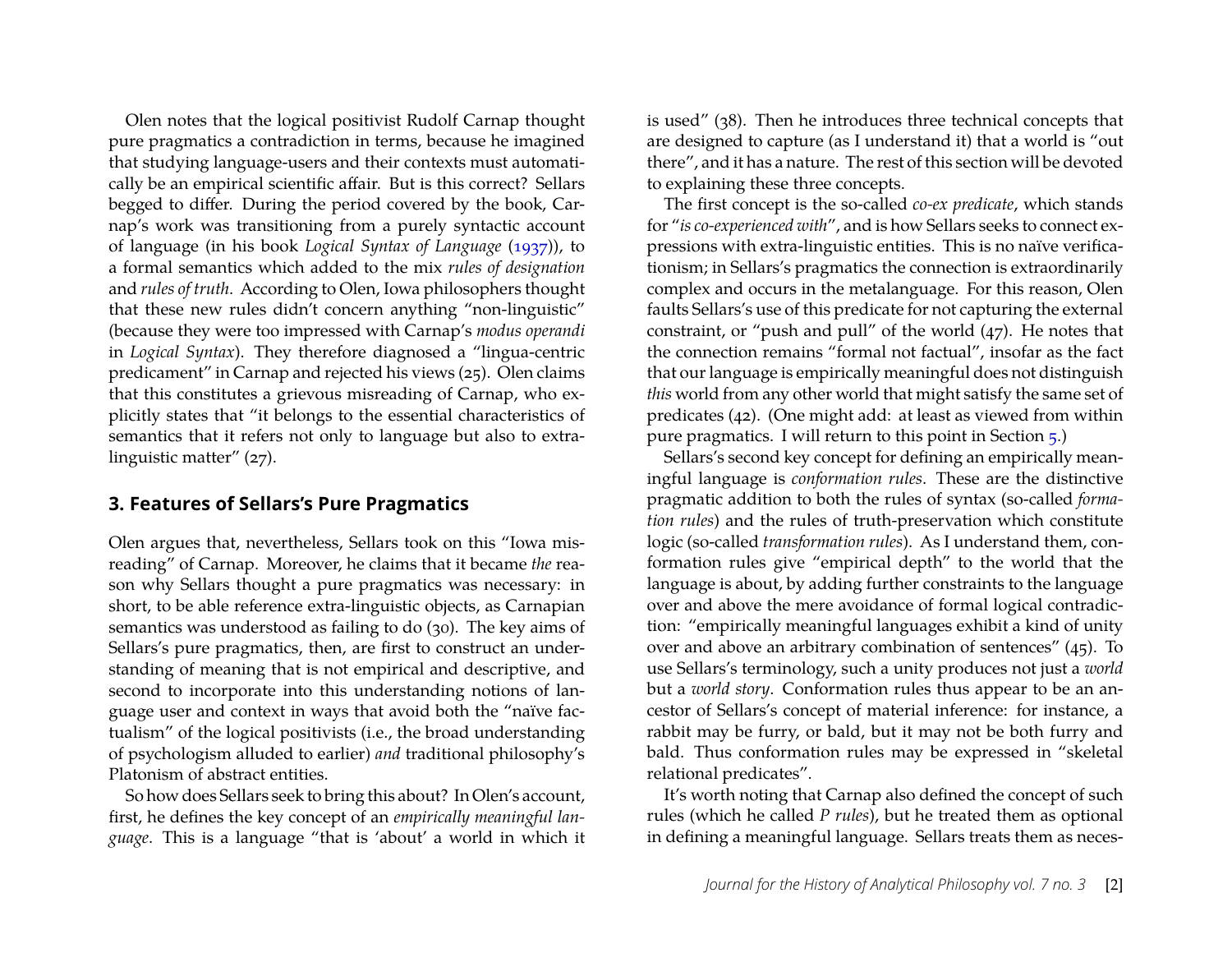sary, and Olen is skeptical that he has justified this move. Olen deprecates conformation rules (following a number of Sellars's contemporary peers), as a kind of Hegelian rationalist synthetic *a priori* sneaking into epistemology by the back door (76). But I confess that I am quite impressed by the concept. Do the connections that such rules express have to be *purely rational*? As noted above, might they not equally be *material*? To me, Sellars's use of conformation rules suggests that he wishes to recognize some kind of metaphysical necessity over and above a logical necessity. Such a move interestingly repudiates the bold statement by David Hume in his *Treatise* (which if it is not infamous in the history of modern philosophy, I believe should be) that, "no objects are contrary to each other, but existence and non-existence" [\(Hume 1739–40,](#page-5-1) 1, III, xv).

Sellars's third key concept for defining an empirically meaningful language is the distinction between *verified* and *confirmed* sentences. He holds that the former have "experiential confrontation" with extra-linguistic referents. The latter do not, yet they are rendered true in a more holistic fashion, for instance through conformation rules. An example of the distinction is the difference between "The Sun is shining now", and "The Sun has mass". Olen suggests that by embedding this distinction in his pragmatics, Sellars compromises its *purity*, as the move "reintroduces factual issues in determining what counts as an adequate characterization of language"  $(45)$ , and "it is difficult... to see how a pragmatic treatment of language must contain numerous concepts without assuming some facts about natural languages" (46, see also 52). But I would like to suggest a crucial ambiguity here in Olen's use of "factual", between on the one hand, specifying specific (contingent) facts about the world, and language-use within it, and on the other hand, specifying *that there must be some* specific contingent facts about the world in order for a language to be empirically meaningful. I will return to this issue also in Section [5.](#page-4-0)

#### **4. Olen's Criticism of Sellars's Pure Pragmatics**

Olen suggests that these three concepts (the co-ex predicate, conformation rules, and verification vs. confirmation) constitute the technical backbone of Sellars's pure pragmatics. Sellars needs these three concepts to be necessary tools for defining any empirically meaningful language, in order to vindicate his project of *saving pragmatics for philosophy*. Olen claims that Sellars does not sufficiently establish this necessity through argument. He suggests that in insisting on their necessity, Sellars must (again) compromise the purity of his pragmatics: "pure pragmatics would require extra-linguistic facts in order to establish why . . . conformation rules are required for an adequate characterization of empirically meaningful languages" (57).

But would it? Why, exactly? Again, I want to distinguish between requiring extra-linguistic facts in the sense of specifying some list of specific facts, and requiring extra-linguistic facts in the sense that *there must be some*.

In conclusion, then, Olen claims that the entire project of pure pragmatics fails, essentially because of Sellars's misreading of Carnap on designation. He claims that Carnap was not caught in a lingua-centric predicament, because for example the designation rule which states "'*c* ' designates Chicago" is making its statement about the real Chicago, not merely about a symbol for Chicago. Carnap was not psychologistic because his designation rules were not factual claims but mere *stipulations* (61). Consequently: "The key concepts of pure pragmatics fail to justify the claim that their inclusion in formal investigations of language is necessary" (39). Also, insofar as the formal and factual never interact: "pure pragmatics is an essentially useless reconstruction of language" (63). According to Olen's account, Sellars eventually realized this, and so he abandoned his sharp distinction between the formal and the factual which constituted his "formalist" metaphilosophy. He consigned pure pragmatics to the trash and gave in to behaviorism in his study of language.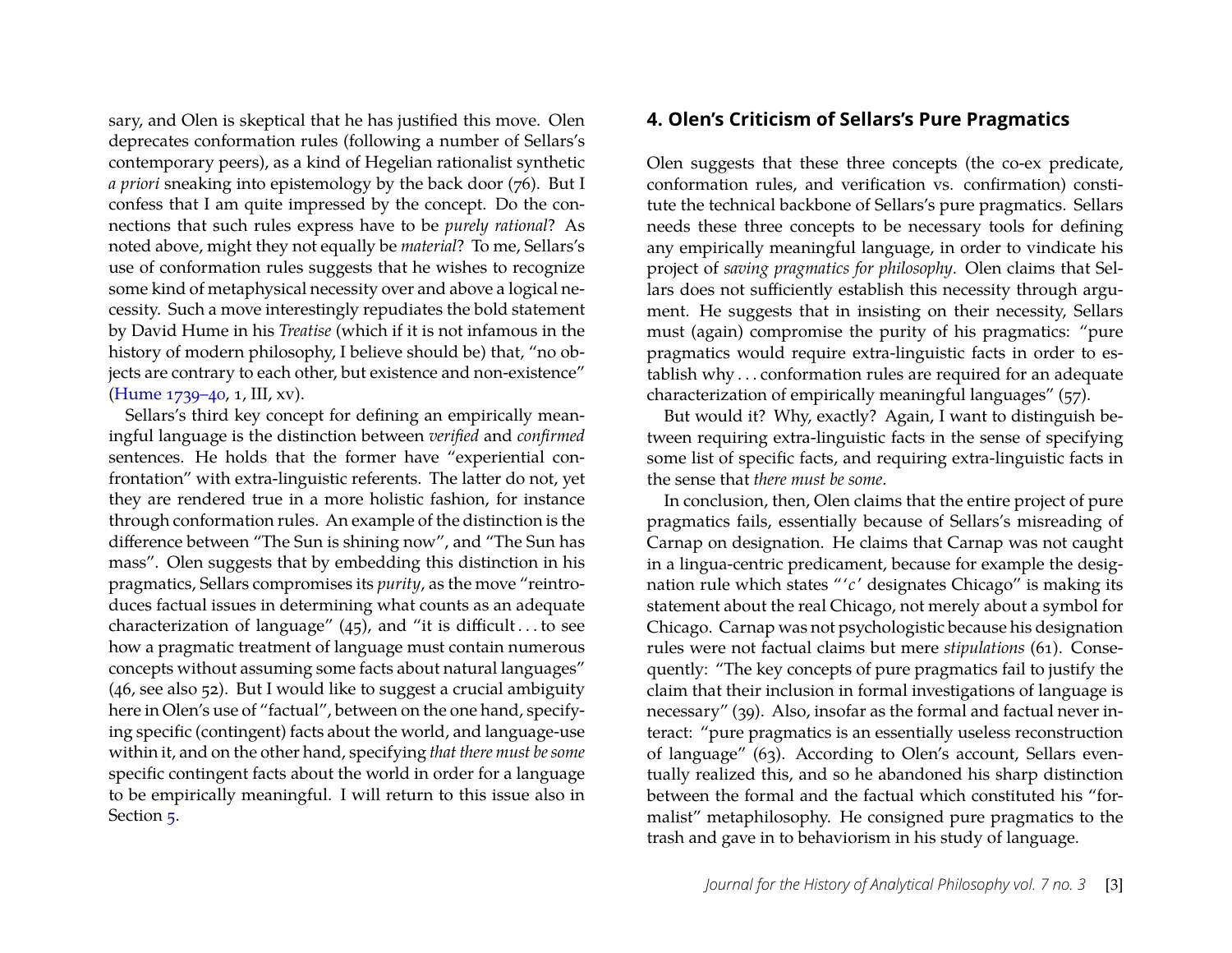#### <span id="page-4-0"></span>**5. Some Critical Questions**

I will now submit Olen's account to some critical scrutiny. First of all, is the "Iowa reading" really a *misreading* of Carnap? Carnap might wish to say that he is connecting his language with external objects through his rules of designation and rules of truth, but can he make this account work overall? What use are stipulations in semantics, really? For it is easy to construct a set of statements (or if we are more honest about what Carnap is actually doing, a set of statement schemas) of the form "'c' refers to Chicago". But what truly makes a term refer to a city, in a living human language? As I understand the philosophical view known as pragmatism (which has at least an etymological connection to pragmatics), it would seem to suggest that such an indexical reference requires some kind of *existential relation to the object indexed*. This doesn't seem to be the case here.

Secondly, misreading or not, is the Iowa reading really the *sole* basis of Sellars's choices in constructing his pure pragmatics? I'm not saying that it is not, but I am saying that this is a strong claim and I did not see definitive proof of it in the book. This leads to my next question in which, relatedly, I offer some words in support of the transcendental reading of pure pragmatics, at the risk of being "ahistorical"—a philosophical trait which Olen chastises on (84).

Why shouldn't the world described by a language require "empirical depth" in order for that language to be empirically meaningful, in contrast to the Humean-Tractarian logical combinatorialism, alluded to above, which is still such a guiding light in mainstream analytic philosophy? Isn't this empirical depth obviously a necessary condition for empirical meaningfulness, now that Sellars has pointed it out?

In some places in Sellars's early work it seems to me that he is arguing in precisely this way. For instance in "Pure Pragmatics and Epistemology" [\(1947;](#page-5-2) henceforth *[PPE](#page-5-2)*), which is one of Olen's key references for the book, at one point Sellars remarks

with characteristic elegance of expression that "an empiricist answer need not be an empirical answer" (185). As I understand it, this nicely captures the point I made earlier, that requiring that there be some facts in the world for a language to be meaningful is not the same as basing one's theory of the meaningfulness of that language on specific facts about the world. In my view it does not compromise the "purity" of Sellars's pragmatics to require the former. Thus Sellars also remarks in *[PPE](#page-5-2)*: "empiricism as a meaningfulness-criterion is a formal truth in pure pragmatics" (193).

Olen dismisses the transcendental reading because he claims that it ignores the logical positivist context in which Sellars's arguments developed (64). But why can't Sellars be utilizing a number of philosophical sources? There are unabashedly Kantian references in *[PPE](#page-5-2)*—for instance when Sellars claims that in his own pure pragmatics, "Kant's Copernican revolution receives its non-psychologistic fruition" [\(1947,](#page-5-2) 185). Olen dismisses these remarks by saying that in Sellars's early work obviously "formal" doesn't mean "transcendental". But "formal" as used by Sellars doesn't have to be *synonymous* with "transcendental" in order for Sellars to seek to offer *a formal account with a transcendental justification*.

Olen also claims that one of Sellars's key arguments for his pure pragmatics is viciously circular: "Conformation rules count as necessary just because they are formal, and are formal just because they are necessary (otherwise they would be factual, and thus, contingent)" (66). I don't see why introducing a transcendental reading wouldn't help break this deadlock. Essentially the same point is made again on (78): "what else could inform the pragmatic agential considerations that are (at best) implicit in Sellars's pragmatic concepts except for facts of behavior or psychology?" Here Olen's dismissal of a transcendental reading is in my view clearly implicated in setting up a false dichotomy between an empty formalism and a scientistic factualism in Sellars's early philosophy.